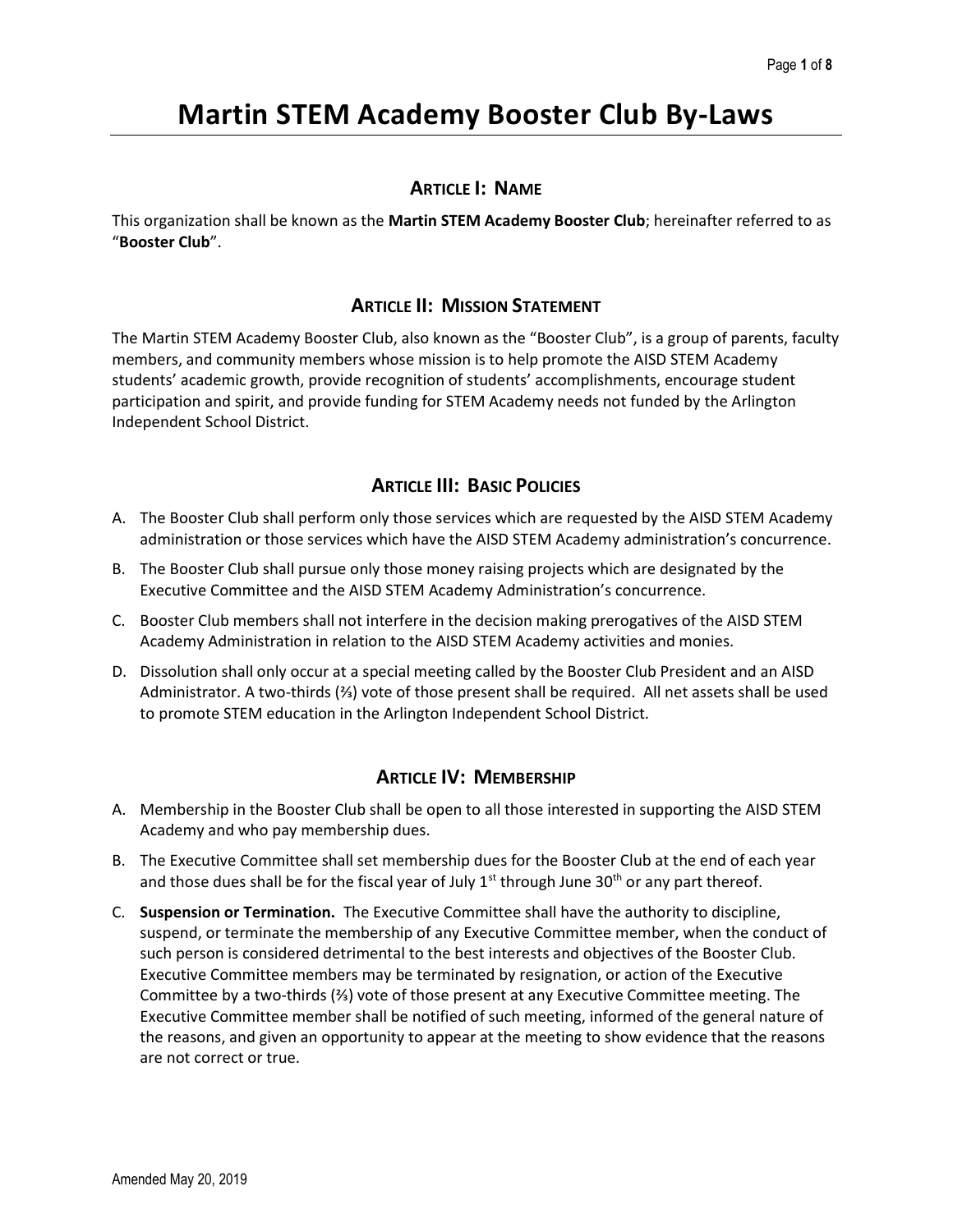# ARTICLE V: ELECTED OFFICERS

- A. The Booster Club shall be represented by an Executive Committee consisting eleven (11) elected officers who are members of The Booster Club. The Executive Committee officer positions are shown in **bold** text below. The remaining positions listed below are selected by the Executive Committee and comprise the full Board.
	- 1) President
	- 2) First Vice President Aide to President
	- 3) Second Vice President Fundraising
	- 4) Fundraising Assistant
	- 5) Spirit Shop Co-Chair
	- 6) Spirit Shop Co-Chair
	- 7) Food Chair
	- 8) Food Chair Assistant
	- 9) Scholarship Chair
	- 10) Third Vice President Communications
	- 11) Fourth Vice President Volunteer Coordinator
	- 12) On Call Chair
	- 13) Fifth Vice President Membership
	- 14) Sixth Vice President Hospitality
	- 15) Hospitality Assistant
	- 16) STEM Care
	- 17) Teacher Appreciation

#### 18) Seventh Vice President – Student Activities

- 19) Student Activities Assistant
- 20) Summer Activities Co-Chair
- 21) Summer Activities Co-Chair
- 22) Banquet Co-Chair
- 23) Banquet Co-Chair
- 24) Eighth Vice President Programs
- 25) Pasta With a Purpose Chair
- 26) Secretary
- 27) Treasurer
- B. An AISD STEM Academy Administrator will serve as an Ex-Officio member of the Executive Committee.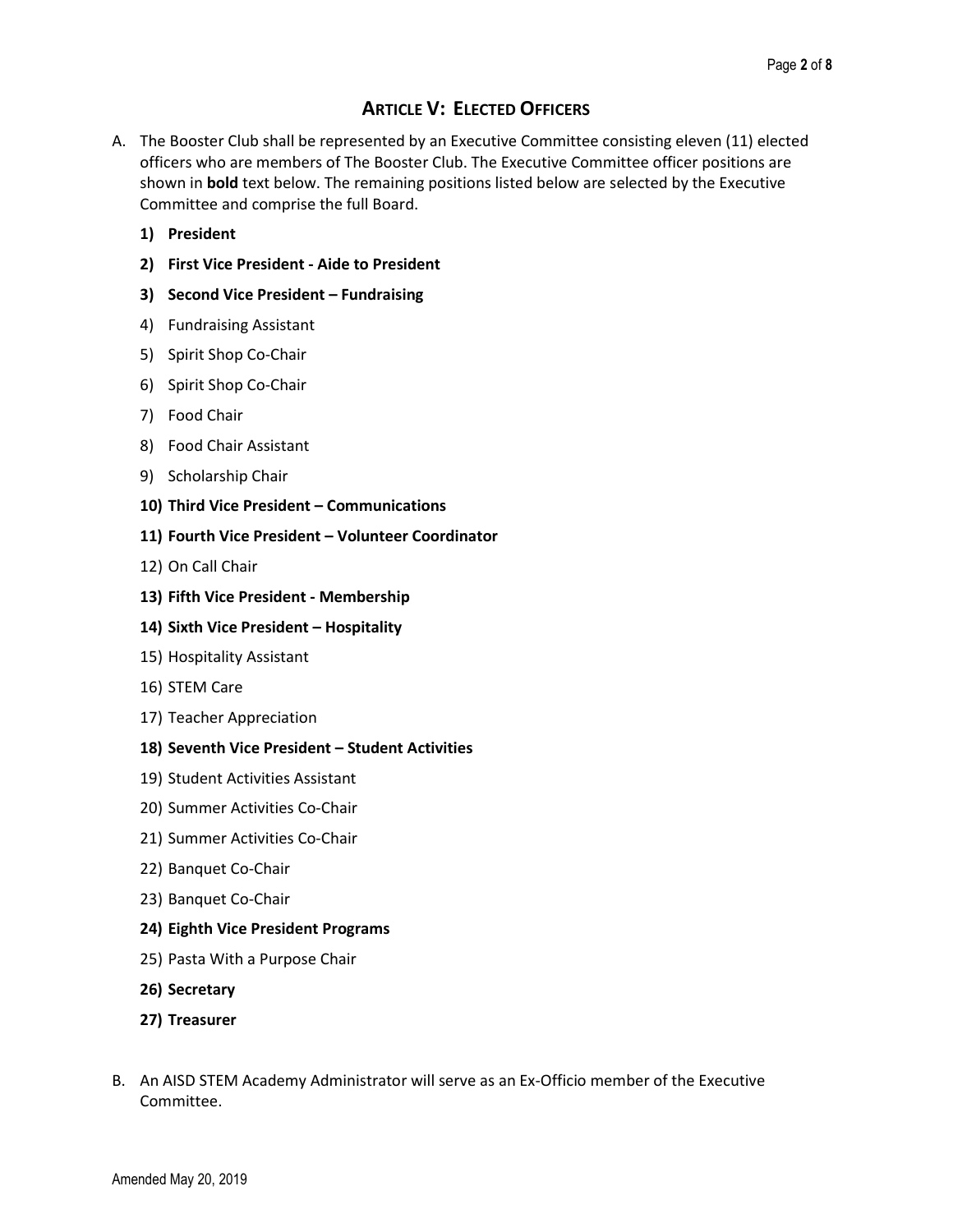# ARTICLE VI: ELECTION PROCEDURE OF OFFICERS

- A. A nominating committee will be chosen by the membership at the Winter Meeting. The Nominating Committee shall consist of five (5) representatives. The representatives must be members in good standing. In the spirit of inclusion, it is encouraged to select a Nominating Committee for election of Executive Committee members that is reflective of the schools which the students of the STEM Academy represent.
- B. No member shall serve on the Nominating Committee for more than two (2) consecutive years.
- C. The Nominating Committee shall propose a slate of candidates for each office at the Spring Meeting. Candidates must be members of the Booster Club.
- D. Additional candidates may be nominated from the floor. A candidate's consent must be obtained prior to placing his/her name in nomination.
- E. Executive Committee Officers shall be elected during the Spring Meeting. Election of officers shall be by a quorum of all members present.
- F. Officers shall assume their official duties starting July  $1<sup>st</sup>$  and shall serve a term of one year through June 30<sup>th</sup>.
- G. No officer shall serve in the same office for more than two (2) consecutive terms. An officer who has served more than one half  $\mathcal{V}_2$  of a term shall be credited with having served that term.
- H. No officer shall hold more than one office at a time.
- I. Vacancies. In the event that a position becomes vacant during the year, the Executive Committee shall appoint a replacement.

# ARTICLE VII: DUTIES AND POWERS OF THE EXECUTIVE COMMITTEE

#### Section 1

Appointments. The president of the Executive Committee shall have the power to appoint such committees as they deem necessary and to delegate such powers to them as is advisable and proper under these By-Laws. The Executive Committee shall have the power, by quorum vote of those present at a duly constituted meeting, to discipline, suspend, or remove any Director or Officer, or Committee member in accordance with the procedure set forth in Article IV (C).

#### Section 2

#### A. President

- 1) Conduct the affairs of the Booster Club and execute the policies established by the Executive Committee.
- 2) Communicate to the Executive Committee such matters as deemed necessary, and make suggestions that promote the welfare and achieve the objectives of the Booster Club.
- 3) Act on behalf of the Executive Committee, with their approval on matters of contracts, leases, and purchases in the name of the Booster Club.
- 4) Authorized to co-sign with the Treasurer and the Secretary on bank accounts.
- 5) Work with the Treasurer to maintain a balanced budget.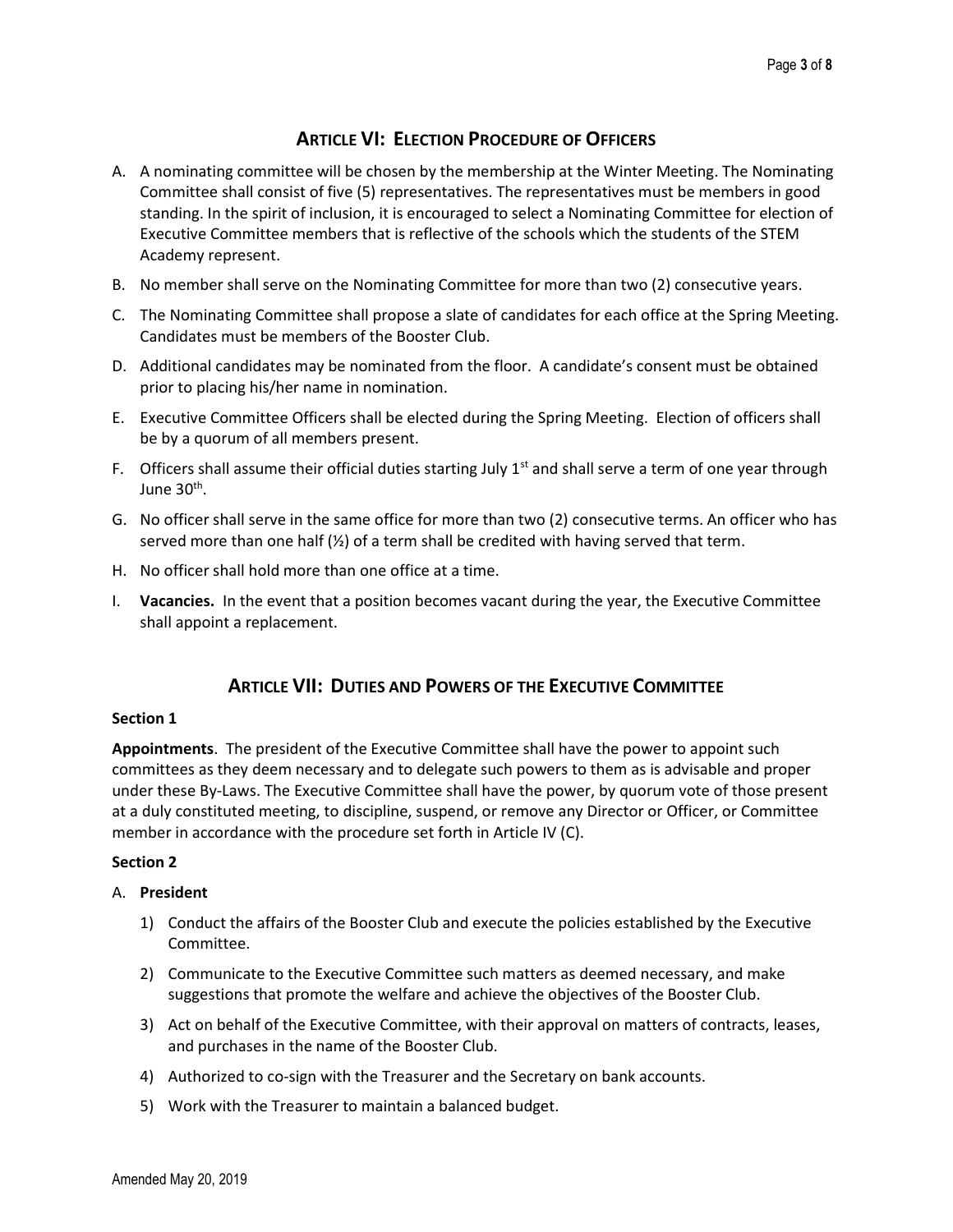- 6) Investigate complaints, irregularities, and conditions detrimental to the Booster Club and report to the Executive Committee as necessary.
- 7) Have the authority to call special meetings of the Executive Committee without advanced notification.
- 8) Preside at all meetings of the Booster Club.

#### B. First Vice President – Aide to President

- 1) Aide to President.
- 2) Preside at meetings in the absence of the President (in their designated order).
- 3) Maintain an electronic copy of current documents in their original formats (ie. Bylaws in Word, etc.).

#### C. Second Vice President – Fundraising

- 1) Coordinate fundraising activities with the faculty sponsors.
- 2) Ensure fundraising projects do not conflict with the policies of AISD and secure the necessary approval from school officials, including the STEM Academy Coordinator.
- 3) Formulate and present fundraising projects to the Executive Committee and to this organization for approval.
- 4) Responsible for publicity for fundraising projects.
- 5) Submit any related expenditures to the Executive Committee for approval prior to their remittance.
- 6) Preside at meetings in the absence of the President (in their designated order).
- D. Fundraising Assistant
	- 1) Responsible for assisting the Fundraising officer in their duties as determined by the Fundraising officer.
- E. Spirit Shop Co-Chairs (2)
	- 1) Responsible for planning and coordination of all activities related to First Event.
	- 2) Responsible for managing all Booster Club products including but not limited to t-shirts, car decals, yards signs, or other items designed to be sold and/or distributed by the Booster Club.
- F. Food Chair
	- 1) Responsible for planning and coordination of all food events/fundraisers approved by the board.
	- 2) Responsible for assisting the food chair in their duties.
- G. Food Chair Assistant
- H. Scholarship Chair
	- 1) Responsible for overseeing a scholarship committee for the selection process of scholarship recipient(s).

## I. Third Vice President - Communications

- 1) Responsible for maintaining the website and other social media applications.
- 2) Promote the AISD STEM Academy and the Booster Club through the use of media.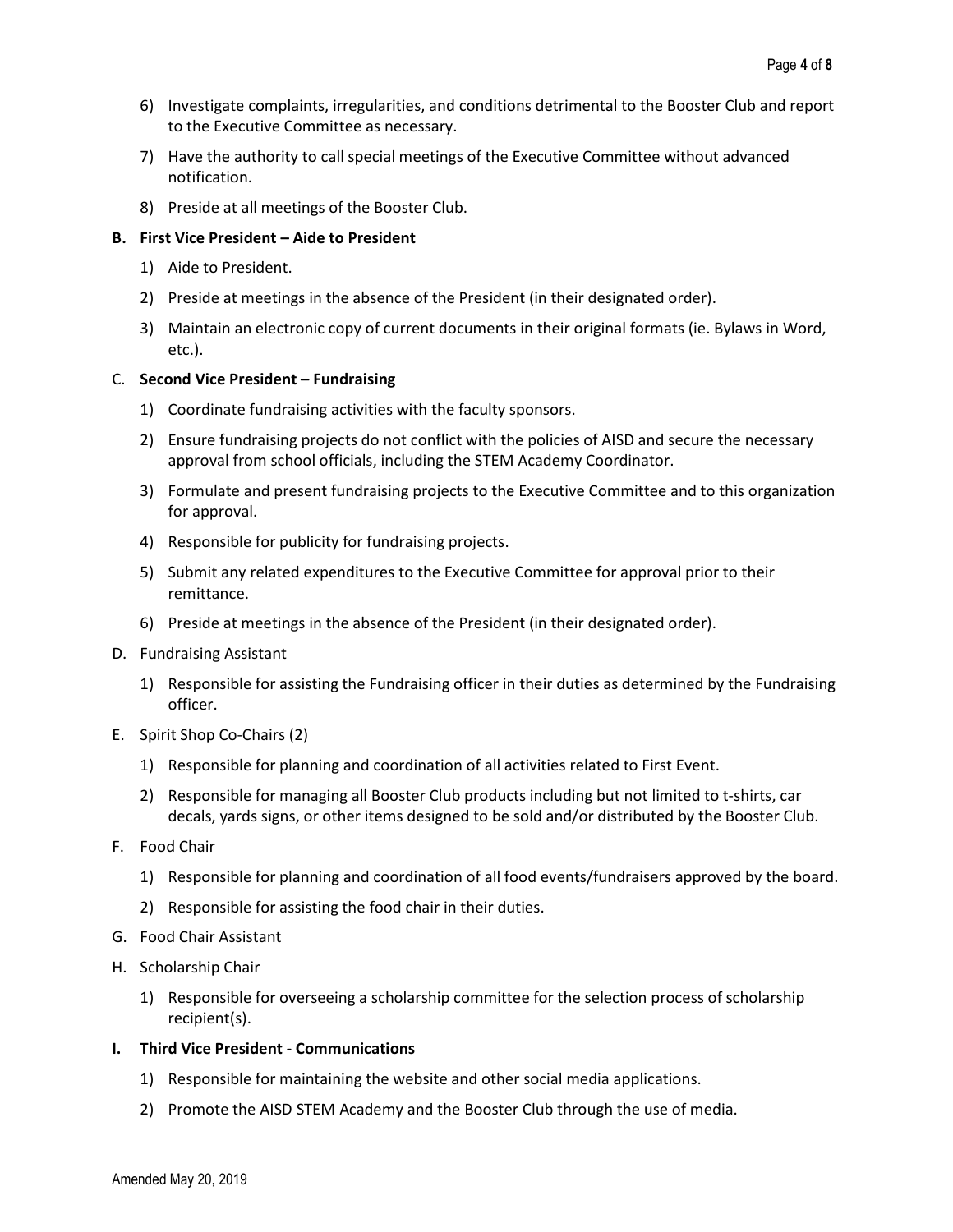3) Preside at meetings in the absence of the President (in their designated order).

#### J. Fourth Vice President – Volunteer Coordinator

- 1) Maintain a current roster of approved AISD volunteers.
- 2) Coordinate volunteers as necessary for activities for both the Booster Club and the STEM Academy.
- 3) Support STEM Academy student volunteer opportunities.
- 4) Preside at meetings in the absence of the President (in their designated order).

#### K. On-Call Chair

1) Responsible for all duties as determined by the STEM Coordinator.

#### L. Fifth Vice President - Membership

- 1) Responsible for new membership recruitment.
- 2) Responsible for promoting the Booster Club Membership initiatives.
- 3) Maintain membership roster.
- 4) Preside at meetings in the absence of the President (in their designated order).

#### M. Sixth Vice President – Hospitality

- 1) Provide refreshments at Executive Committee meetings.
- 2) Act as goodwill ambassador to the general members and STEM parents.
- 3) Preside at meetings in the absence of the President (in their designated order).
- N. Hospitality Assistant
	- 1) Responsible for assisting the Hospitality officer in their duties as determined by the Hospitality officer.
- O. STEM Care Chair
	- 1) Responsible for correspondence and other activities as needed in the case of special circumstances related to STEM students, families and/or STEM teachers (ex: serious illness, bereavement, etc.)
- P. Teacher Appreciation Chair
	- 1) Responsible planning activities related to teacher appreciation of STEM teachers.

#### Q. Seventh Vice President – Student Activities

- 1) Plan social activities for STEM Academy students.
- 2) Preside at meetings in the absence of the President (in their designated order).
- R. Student Activities Assistant
	- 1) Responsible for assisting the VP Student Activities with their duties, as determined by the Student Director.
- S. Student Summer Activity Co-Chairs (2)
	- 1) Responsible for coordinating STEM Academy summer activities with the STEM Coordinators.
- T. Banquet Co-Chairs (2)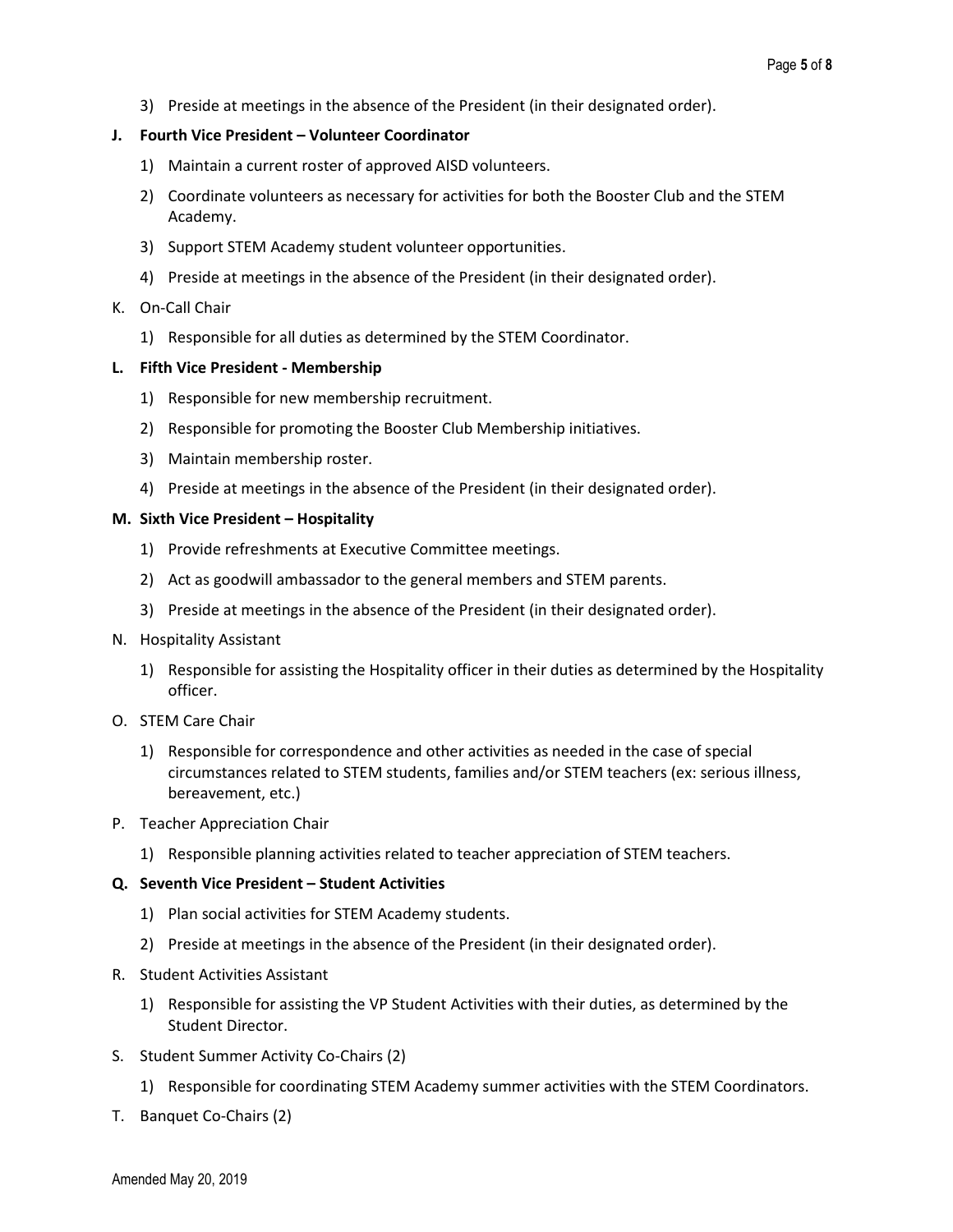1) Responsible for planning and coordination of all details associated with the end of year banquet approved by the board.

#### U. Eighth Vice President – Programs

- 1) Responsible for programs, when appropriate, at general booster club meetings.
- 2) Oversee Pasta with a Purpose Chair.
- V. Pasta with a Purpose Chair
	- 1) Responsible for planning and implementing the annual Pasta with a Purpose dinner.

#### W. Secretary

- 1) Record the minutes of all meetings of the Booster Club.
- 2) Keep an accurate record of attendance at Executive Committee meetings.
- 3) Have a current copy of the by-laws.
- 4) Have a current copy of the membership roster.

#### X. Treasurer

- 1) Keep books of accounts and records including bank statements, receipts, budgets, invoices, paid receipts, and canceled checks.
- 2) Be in charge of the receipt and disbursement of all monies of the Booster Club, approve all payments from allotted funds, and draw checks therefore in agreement with policies established by the Executive Committee.
- 3) Be authorized to co-sign with the President and the Secretary on bank accounts.
- 4) Present a financial report at every meeting.
- 5) Work with the President to maintain a balanced budget.
- 6) Provide a year-end accounting report for a reconciliation committee.

## ARTICLE VIII: BUDGET AND FINANCIAL ACCOUNTING

- A. The fiscal year of the Booster Club shall be from July  $1<sup>st</sup>$  to June 30<sup>th</sup>.
- B. The budget shall be developed by the President and the Treasurer with the input of the Executive Committee and AISD STEM Academy Administration. Once approved by the Executive Committee, the budget shall be presented at the Spring Meeting to the General Membership of the Booster Club for adoption.
- C. The budget must be adopted by a quorum of the membership present at the Spring General Membership Meeting.
- D. The President, Secretary, and Treasurer have the authority to sign checks, and are hereinafter known as the "signatories". All checks shall require two signatures from the approved signatories.
- E. At the end of the fiscal year, the President of the Booster Club shall appoint a Reconciliation Committee consisting of three members and two alternates to review the financial statements. The committee shall be exclusive of the signatories.
- F. A final report of the budget to the General Membership of the Booster Club shall be presented.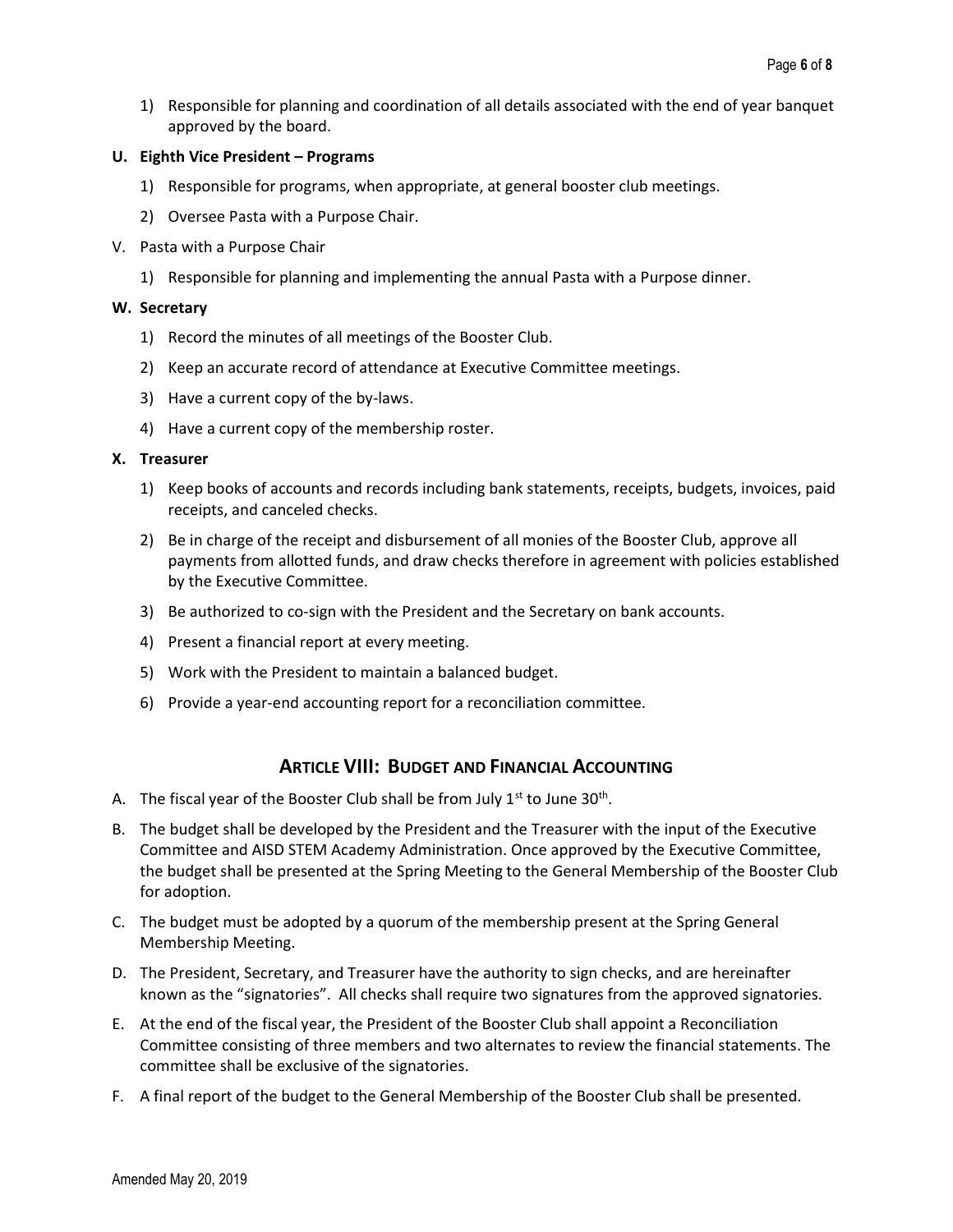# ARTICLE IX: MEETINGS

## Section 1

A general membership Meeting is any meeting of the membership of the Booster Club.

- A. There shall be at least three (3) General Membership Meetings (Fall, Winter, Spring) to include election of officers and adoption of the annual budget.
- B. The Executive Committee shall meet a minimum of eight (8) times during its term.
- C. Special meetings may be called by the Executive Committee or AISD STEM Academy Administration.
- D. General Meetings shall be held at such time and location as determined by the President.
- E. The Executive Committee may invite and admit guests for presentations or comments during such meetings.
- F. The membership present at any given meeting shall constitute a quorum.
- G. Only regular members in good standing shall have the right to make the motions at General Membership Meetings.
- H. Each member is allowed to cast only one vote.
- I. Business can be transacted by a quorum of those present, except for amendments to the By-Laws, where a two-third vote (⅔) is required by those present.
- J. Meetings will be conducted following Roberts Rules of Order (most recent version).

## Section 2

Notice of Meeting. Notice of each General Membership Meeting shall be posted electronically at least seven (7) days in advance of the meeting. Such notice shall include the place, date, time, and purpose of the meeting.

# ARTICLE X: CONFLICT OF INTEREST

- A. No member of the Executive Committee shall financially benefit from any of the earnings of the Booster Club.
- B. No part of the activities of the Booster Club shall endeavor to influence legislation or involve participation in any political campaign on behalf of any candidate for public office.
- C. Notwithstanding any other provisions of these articles, the Booster Club shall not participate in any other activities not permitted to be carried out by a non-profit organization exempt from Federal Income Tax.
- D. Monies from fundraising activities of the Booster Club shall be limited in use to projects not normally funded by the Arlington Independent School District.
- E. All activities of the Booster Club shall be compatible with the policies and the program objectives established by the appropriate officials and employees of the Arlington Independent School District.
- F. Members of the Executive Committee shall not engage in any activity which gives rise to, or could give rise to, an appearance or claim of self-dealing loyalty or conflict of interest by reason of such person's position with the Booster Club. In the event that such person has reason to believe her or his activities or anticipated activities could give rise to any such claim, she or he shall have a duty to disclose such activities or anticipated activities to the Executive Committee.